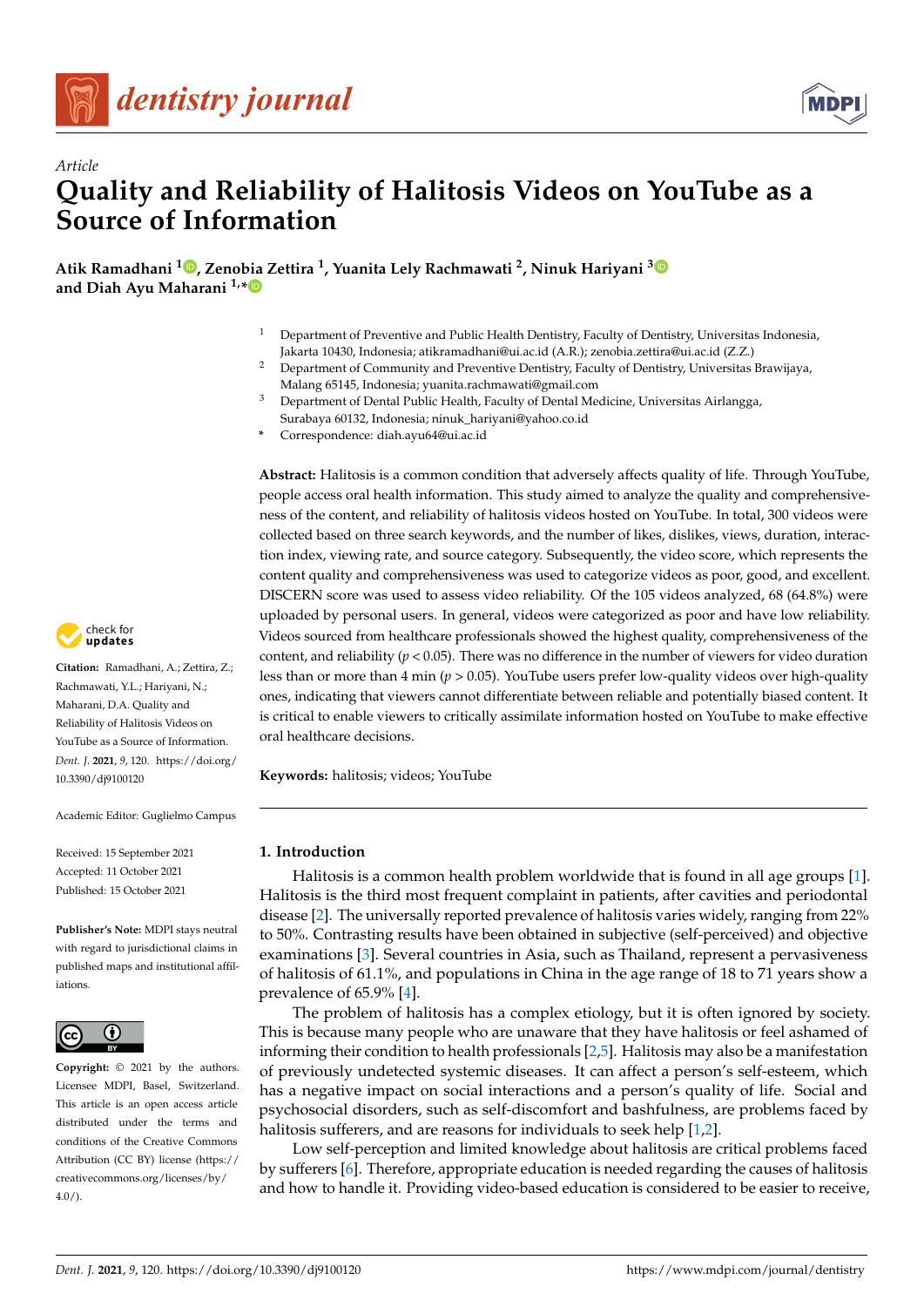specifically for groups with low literacy levels. In addition, the videos available online can also reach a wider audience [\[7\]](#page-8-3). The emergence of digital technology has also influenced the role of early adopters in spreading messages online through video uploads [\[8\]](#page-8-4). In today's digital era, the Internet has become a part of people's lives in meeting information needs. Its rapid spread has made many people turn to the Internet as their first source of health information before seeking help from health professionals [\[9\]](#page-8-5). It is known that more than 70% of Internet users search for health information online [\[10\]](#page-8-6). The Internet as a health information-seeking platform assists a person in making healthcare decisions [\[11\]](#page-8-7).

The need for communication through messages and social media is the key reason for many to use the Internet. Social media supports the process of seeking insight related to health, medication, medical care, sharing disease experiences among personal users, and communicating with health professionals or other patients [\[10\]](#page-8-6). Among the many social media platforms, YouTube is the most popular video-sharing site in the world, and more than two billion videos are watched per day. In Indonesia, the enthusiasm of Internet users for YouTube ranks high among the most visited sites by adolescents for oral health information [\[12\]](#page-8-8). The use of YouTube as a platform for health promotion and education can create interactions between users through likes, dislikes, comments, sharing videos, uploading videos, and more. YouTube is considered more efficient in enhancing patient understanding of disease risk, such as cancer, compared to other sites (Facebook, Twitter, and blogs) [\[13](#page-8-9)[,14\]](#page-8-10). Despite its advantages, not many people recognize that the level of accuracy and reliability of YouTube videos is questionable [\[13\]](#page-8-9). Online video content is often found to be biased, contrary to evidence-based ones [\[15\]](#page-8-11). YouTube videos as a source of information on oral health requires further exploration. This study aimed to analyze the quality, comprehensiveness, and reliability of YouTube videos regarding halitosis.

#### **2. Materials and Methods**

The study was approved by the Ethics Committee of the Faculty of Dentistry, Universitas Indonesia, No. 18/Ethical Approval/FKGUI/VIII/2020 with Protocol No. 090190720. This study followed the PRISMA flow diagram for the video selection process [\[16,](#page-8-12)[17\]](#page-8-13). YouTube was accessed and the keywords "bad breath", "unpleasant breath", and "oral malodor" were searched. Sort by relevance, a filter on YouTube, was used [\[18\]](#page-8-14). For each search keyword, 100 videos were selected and a total of 300 videos were analyzed further. The exclusion criteria included duplicate videos, videos that were not relevant to the search topic, and advertisements.

YouTube creates a variety of interactions between its users, which is reflected in the number of likes, dislikes, comments, sharing videos, uploading videos, and more [\[13,](#page-8-9)[14\]](#page-8-10). There are ways to calculate the YouTube user interaction index rating, namely ([number of likes − number of dislikes/number of views] × 100) and viewing rate, which is measured by the formula ([number of views/number of days counted since the video was uploaded]  $\times$  100) [\[18\]](#page-8-14). In addition, the present study also collected data about video uploaders. This data were categorized as: (1) a healthcare professional, when the uploader was a health service provider (either on their behalf, in the presentation, or stated in the description), for example, a dentist; (2) non-professional, when the uploader's qualifications was not known with certainty, for instance, a patient; (3) education channel, when information was only written or explained via voice messages; and (4) for-profit companies, when video uploaders promoted alternative products and claimed the products being effective under various conditions [\[19,](#page-8-15)[20\]](#page-8-16).

The quality of YouTube video information was assessed using the Global Quality Scale (GQS), which is based on the quality of information available, as well as assessing the extent to which the observed video is useful [\[21\]](#page-8-17). The GQS score is a 5-point Likert scale that explains the quality, flow, availability of information, and usefulness of information, with a maximum point for the best criteria [\[13\]](#page-8-9). In evaluating the comprehensiveness of the video content, the assessment was based on seven significant topic domains related to disease, including risk factors, epidemiology, causes, classification, diagnosis, management,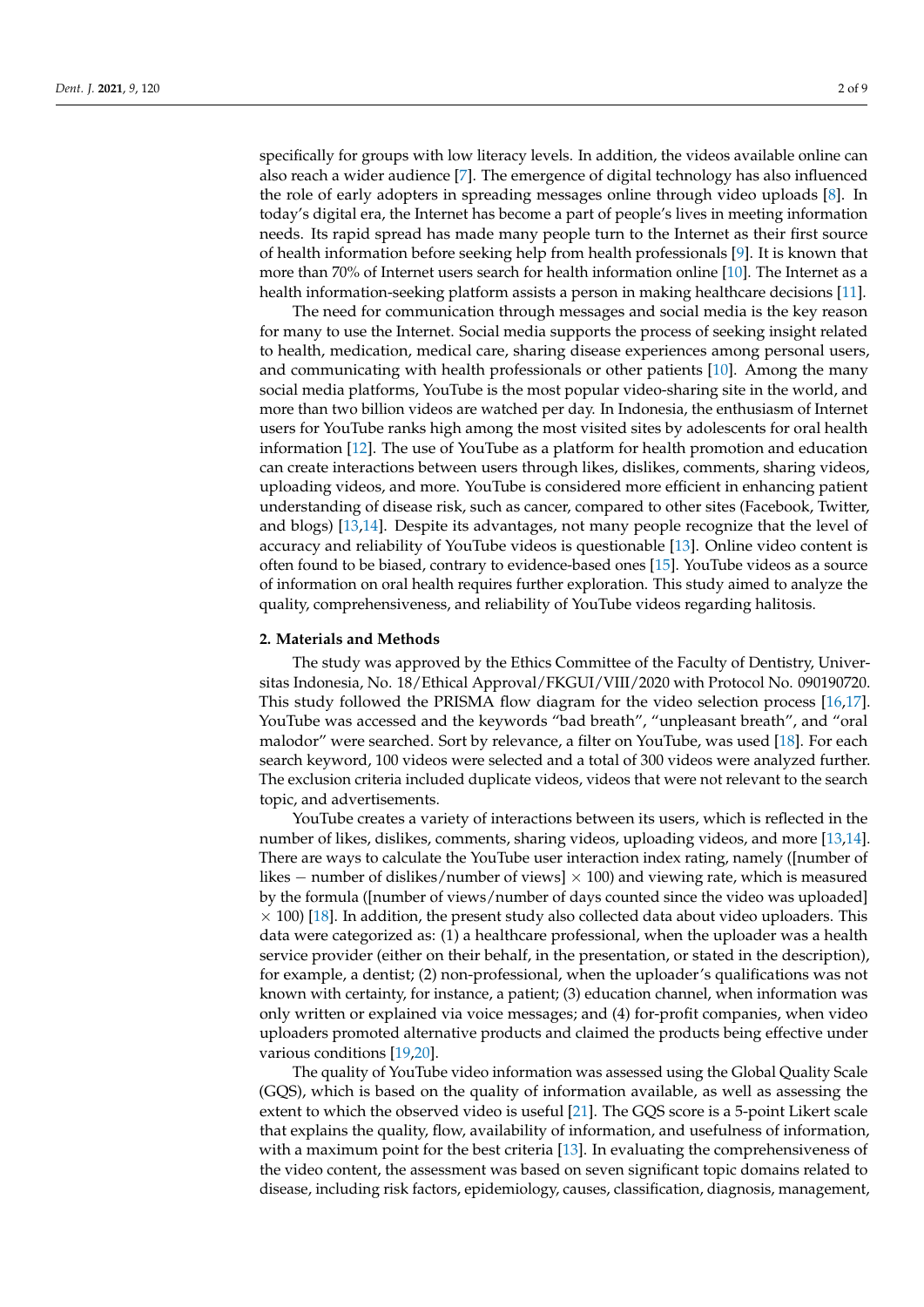and prevention of halitosis. Each topic was given a score of 0 to 2 ( $0 = not$  explained,  $1 =$  explained briefly, and  $2 =$  explained in detail), and the total score for the seven topic domains was 14 [\[22,](#page-8-18)[23\]](#page-8-19).

The GQS and comprehensiveness scores were then combined to obtain a video score that categorized the videos into poor with scores of 1–6, moderate scores of 7–13, and excellent scores of 14–19 [\[22](#page-8-18)[,23\]](#page-8-19). The reliability of a video was assessed using DISCERN score [\[20\]](#page-8-16). For each aspect addressed, videos received 1 point, with possible scores ranging from 0 to 5 points. The criteria used in this analysis were as follows: (a) Are objectives clear and achieved? (b) Are the sources of information used reliable? (c) Is the information presented balanced and unbiased? (d) Are additional sources of information listed for patient reference? (e) Are areas of uncertainty mentioned? [\[18,](#page-8-14)[21\]](#page-8-17).

Data analyses were performed using the SPSS software (IBM SPSS 25.0; Armonk, NY, USA: IBM Corp). The interclass correlation coefficient (ICC) was used to specify the level of agreement between the two observers. The Kruskal–Wallis test was used to examine the differences in the characteristics of the video variables in the video source category, the video score category, and the DISCERN score category. Moreover, the Mann–Whitney test was carried out to determine the differences in the characteristics of the video variables on the video duration. Statistical analyses were based on the data distribution assumptions for numerical outcomes, purpose of test whether to examine the difference between two or more groups, or to measure strength of associations between variables [\[24\]](#page-8-20). Statistical significance was determined as a *p*-value < 0.05.

## **3. Results**

The inter-observer and intra-observer agreements on video score and DISCERN was good, with values ranging from 0.943 to 0.981. A search of three terms resulted in a total of 300 videos, of which 195 videos were excluded based on the exclusion criteria, and 105 videos were successfully obtained for further analysis (Figure [1\)](#page-2-0). Table [1](#page-3-0) shows that the most popular videos received 5255 likes, and the unpopular videos received 488 dislikes. In terms of views, the videos with the fewest views were watched 12 times, and those with the most views were watched 596,755 times. The medium length of the video was 4 min 53 s, starting with a video spanning 51 s to 13 min 19 s. Most of the videos observed ( $n = 68$ , 64.8%) were uploaded by non-professionals.

<span id="page-2-0"></span>

**Figure 1.** Selection of YouTube videos based on the PRISMA flow diagrams. **Figure 1.** Selection of YouTube videos based on the PRISMA flow diagrams.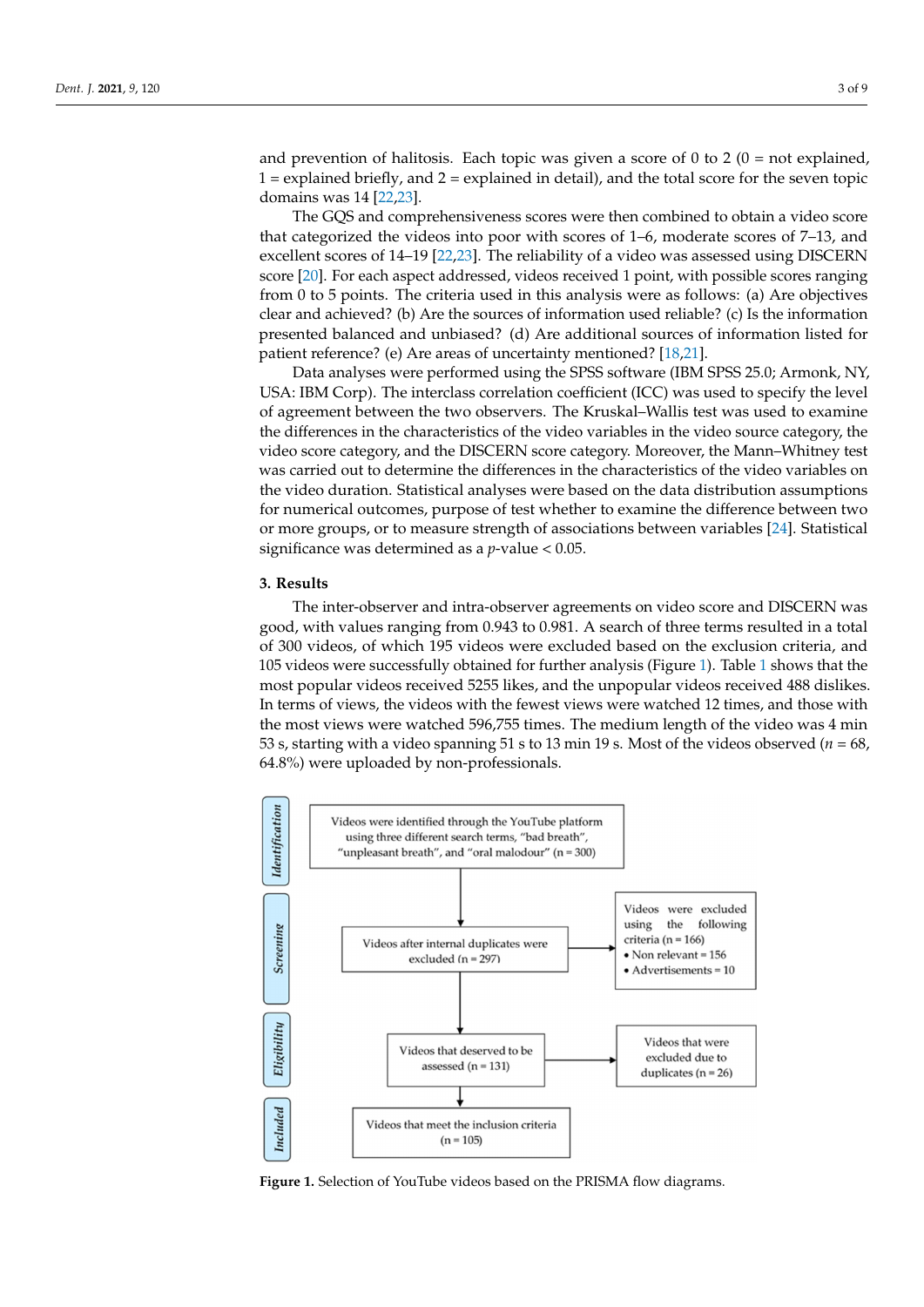| <b>Variables</b>                             | Median (Min-Max)      |
|----------------------------------------------|-----------------------|
| Likes                                        | $21(1 - 5255)$        |
| <b>Dislikes</b>                              | $0(0-488)$            |
| Views                                        | 686 (12-596,755)      |
| Duration (mins)                              | $04:53(00:51-13:19)$  |
| Timespan since the video was uploaded (days) | $182(7-344)$          |
| Interaction Index                            | $2.3(0.1 - 1596.8)$   |
| Viewing Rate                                 | 450.7 (5.9–375,317.6) |
| GOS Score                                    | $2(1-5)$              |
| Comprehensiveness Score                      | $4(1-11)$             |
| <b>DISCERN Score</b>                         | $1(1-5)$              |

<span id="page-3-0"></span>**Table 1.** Characteristics of research videos.

GQS: global quality scale.

Table [2](#page-3-1) shows the scores of the GQS, the comprehensiveness of the content discussed in the video, and the total video score. In terms of quality, most of the videos were of low quality and flow of explanation with some information available; however, not many important topics were discussed, and information was slightly useful (*n* = 48, 45.7%). Regarding the comprehensiveness of the video, in the majority, the following contents were not explained in the video: epidemiology, classification, and diagnosis. Meanwhile, content regarding management, prevention, and etiology in general, was only discussed with a brief explanation. According to the total score, based on the 105 videos evaluated, only a few ( $n = 8$ , 7.6%) videos were of the "excellent" category and most of them ( $n = 58$ , 55.2%) were included in the "poor" category.

<span id="page-3-1"></span>**Table 2.** Frequency and percentage of the global quality scale score, the comprehensiveness score, and the total video score.

| <b>Global Quality Scale Score</b>                                                                                                                                              |                                                                                                                                                           |                           |                             |  |  |
|--------------------------------------------------------------------------------------------------------------------------------------------------------------------------------|-----------------------------------------------------------------------------------------------------------------------------------------------------------|---------------------------|-----------------------------|--|--|
|                                                                                                                                                                                | $n\left(\%\right)$                                                                                                                                        |                           |                             |  |  |
| The quality and flow of explanation is poor, information is inadequate; pointless information                                                                                  | $5(4.8\%)$                                                                                                                                                |                           |                             |  |  |
|                                                                                                                                                                                | The quality and flow of explanation is low, some information is available but does not include<br>many imperative topics; slightly beneficial information |                           | 48 (45.7%)                  |  |  |
|                                                                                                                                                                                | The quality and flow of explanation is moderate, some important information is available but<br>others are poorly discussed; useful information           |                           | 21 (20%)                    |  |  |
| The quality and flow of explanation is generally good, most of the relevant information is                                                                                     | $18(17.1\%)$                                                                                                                                              |                           |                             |  |  |
| available but some are not covered; helpful information<br>The quality and flow of explanation is exceptional, all relevant information is available;<br>effective information |                                                                                                                                                           |                           | $13(12.4\%)$                |  |  |
|                                                                                                                                                                                |                                                                                                                                                           | Comprehensiveness Score   |                             |  |  |
| Item scored                                                                                                                                                                    | Not explained $n$ (%)                                                                                                                                     | Explained briefly $n$ (%) | Explained in detail $n$ (%) |  |  |
| <b>Risk Factor</b>                                                                                                                                                             | 57 (54.3%)                                                                                                                                                | 22 (21%)                  | 26 (24.8%)                  |  |  |
| Epidemiology                                                                                                                                                                   | 104 (99%)                                                                                                                                                 | $1(1\%)$                  | $0(0\%)$                    |  |  |
| Etiology                                                                                                                                                                       | 33 (31.4%)                                                                                                                                                | 40 (38.1%)                | 32 (30.5%)                  |  |  |
| Classification                                                                                                                                                                 | 97 (92.4%)                                                                                                                                                | $4(3.8\%)$                | $4(3.8\%)$                  |  |  |
| Diagnosis                                                                                                                                                                      | 97 (92.4%)                                                                                                                                                | $8(7.6\%)$                | $0(0\%)$                    |  |  |
| Management                                                                                                                                                                     | 17 (16.2%)                                                                                                                                                | 62 (59%)                  | 26 (24.8%)                  |  |  |
| Prevention                                                                                                                                                                     | $6(5.7\%)$                                                                                                                                                | 62 (59%)                  | 37 (35.2%)                  |  |  |
| Total video score                                                                                                                                                              |                                                                                                                                                           |                           |                             |  |  |
|                                                                                                                                                                                | Video Score                                                                                                                                               |                           | $N$ (%)                     |  |  |
|                                                                                                                                                                                | Poor $(1-6)$                                                                                                                                              |                           | 58 (55.2%)                  |  |  |
| Good (7-13)                                                                                                                                                                    |                                                                                                                                                           |                           | 39 (37.1%)                  |  |  |
| Excellent (14-19)                                                                                                                                                              |                                                                                                                                                           |                           | $8(7.6\%)$                  |  |  |

Table [3](#page-4-0) shows the results of the Kruskal–Wallis test, illustrating the comparison of video characteristic variables based on video source categories. There were significant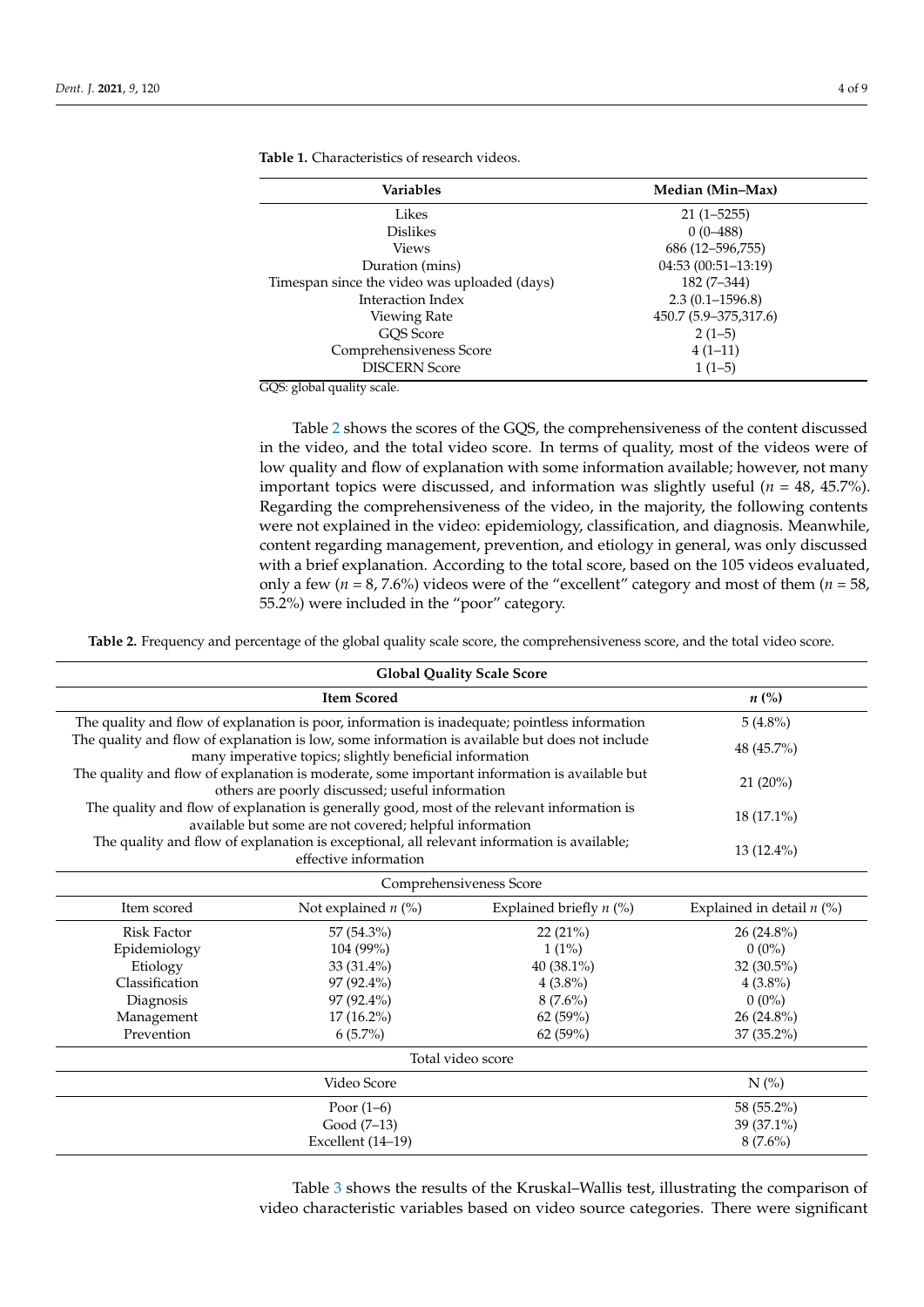differences between the uploader source groups in GQS, comprehensiveness score, total video score, and the DISCERN score ( $p < 0.05$ ). Table [4](#page-4-1) shows the results of the Kruskal– Wallis test, illustrating the comparison of video characteristics variables based on video scores which are categorized into "poor", "good", and "excellent". The results of the statistical analysis showed that there was no significant difference between the video score category with likes, dislike, views, and viewing rates ( $p > 0.05$ ). There were two variables that showed a statistically significant difference between the video score categories, namely, the interaction index and the DISCERN score. Post hoc analysis test was conducted if Kruskal Wallis test showed *p*-value < 0.05 (Tables [3](#page-4-0) and [4\)](#page-4-1). Statistically significance between groups were apparent except comprehensiveness score, video score, and DISCERN score between non-professional and for-profit companies' category. DISCERN score between health professional and education channel groups; interaction index between poor and good, and good and excellent category were also no statistically significant difference. Table [5](#page-5-0) shows that there was a statistically significant difference in the interaction index based on the DISCERN value. The higher the interaction index, higher the number of likes, but fewer were the views. Videos with high-reliability scores (DISCERN) were found to have an increase in the number of likes faster than videos with low-reliability scores.

**Table 3.** Analysis of video variables based on video sources.

<span id="page-4-0"></span>

|                         | <b>Health Professional</b><br>$(n = 22)$ | Non-Professional<br>$(n = 68)$ | <b>Education Channel</b><br>$(n = 10)$ | <b>For-Profit Companies</b><br>$(n = 5)$ | <i>p</i> -Value |
|-------------------------|------------------------------------------|--------------------------------|----------------------------------------|------------------------------------------|-----------------|
|                         | Median (Min–Max)                         | Median (Min–Max)               | Median (Min-Max)                       | Median (Min–Max)                         |                 |
| Likes                   | $27(6-383)$                              | $21(1 - 5255)$                 | $16(3-65)$                             | $25(13-1164)$                            | 0.333           |
| <b>Dislikes</b>         | $0(0-82)$                                | $1(0-488)$                     | $0(0-18)$                              | $0(0-45)$                                | 0.439           |
| <b>Views</b>            | 583 (60 - 56,842)                        | 982 (12-596,755)               | 307 (74–10,463)                        | 649 (70-26,922)                          | 0.186           |
| Interaction Index       | $5.7(0.5-21.7)$                          | $1.9(0.4 - 32.5)$              | $5.1(0.1-12.6)$                        | $1.8(0.9 - 1596.8)$                      | 0.062           |
| Viewing Rate            | $434(56.1 - 35,305.6)$                   | 514.7 (5.9–375,317.6)          | 339.3 (36.7–3180.2)                    | $220(21.1-11,407.6)$                     | 0.667           |
| GOS score               | $5(3-5)$                                 | $2(1-4)$                       | $4(2-4)$                               | $2(1-3)$                                 | $0.001*$        |
| Comprehensiveness score | $8(4-11)$                                | $3(1-7)$                       | $6(2-8)$                               | $2(1-5)$                                 | $0.001*$        |
| Video score             | $13(7-16)$                               | $5(2-11)$                      | $10(4-12)$                             | $4(2-8)$                                 | $0.001*$        |
| <b>DISCERN</b> score    | $4(3-5)$                                 | $1(1-4)$                       | $3(1-5)$                               | $1(1-3)$                                 | $0.001*$        |

GOS, global quality scale; Kruskal–Wallis test; \* *p* value < 0.05.

<span id="page-4-1"></span>

|                      | Poor<br>$(n = 58)$    | Good<br>$(n = 39)$  | Excellent<br>$(n=8)$ | <i>p</i> -Value |
|----------------------|-----------------------|---------------------|----------------------|-----------------|
|                      | Median (Min–Max)      | Median (Min–Max)    | Median (Min–Max)     |                 |
| Likes                | $23(1 - 5255)$        | $21(2 - 2359)$      | $19(13-103)$         | 0.958           |
| Dislikes             | $0(0-488)$            | $0(0-82)$           | $0(0-1)$             | 0.112           |
| <b>Views</b>         | 1130 (12–596,755)     | 493 (37–73,093)     | 437 (175–1.811)      | 0.144           |
| Interaction Index    | $1.7(0.4 - 1596.8)$   | $3.4(0.1-25.1)$     | $7(0.7-16.8)$        | $0.029*$        |
| Viewing Rate         | 613.3 (5.9–375,317.6) | 292.5 (20-35,305.6) | 583.5 (109.2–4100)   | 0.688           |
| <b>DISCERN</b> score | $1(1-2)$              | $3(1-5)$            | $4(3-5)$             | $0.001*$        |

Kruskal–Wallis test; \* *p* value < 0.05.

Duration is an aspect of the video that plays an important role in determining the level of the viewer's attention. On the YouTube platform, there is a filter for video duration that can be selected by users, namely videos that are less than 4 min and more than 4 min. Videos that are less than 4 min tend to be concise and captivate the attention of a wider audience, while videos that are longer than 4 min tend to have a higher content discussion [\[25\]](#page-8-21). Table [6](#page-5-1) highlights that four variables had significant differences between videos with durations of less than 4 min and more than 4 min, namely the interaction index, GQS score, video score, and the DISCERN score. The data show that the higher the interaction index value, the lower the number of viewers for videos with a duration of more than 4 min. The quality and reliability of videos are better for videos with a duration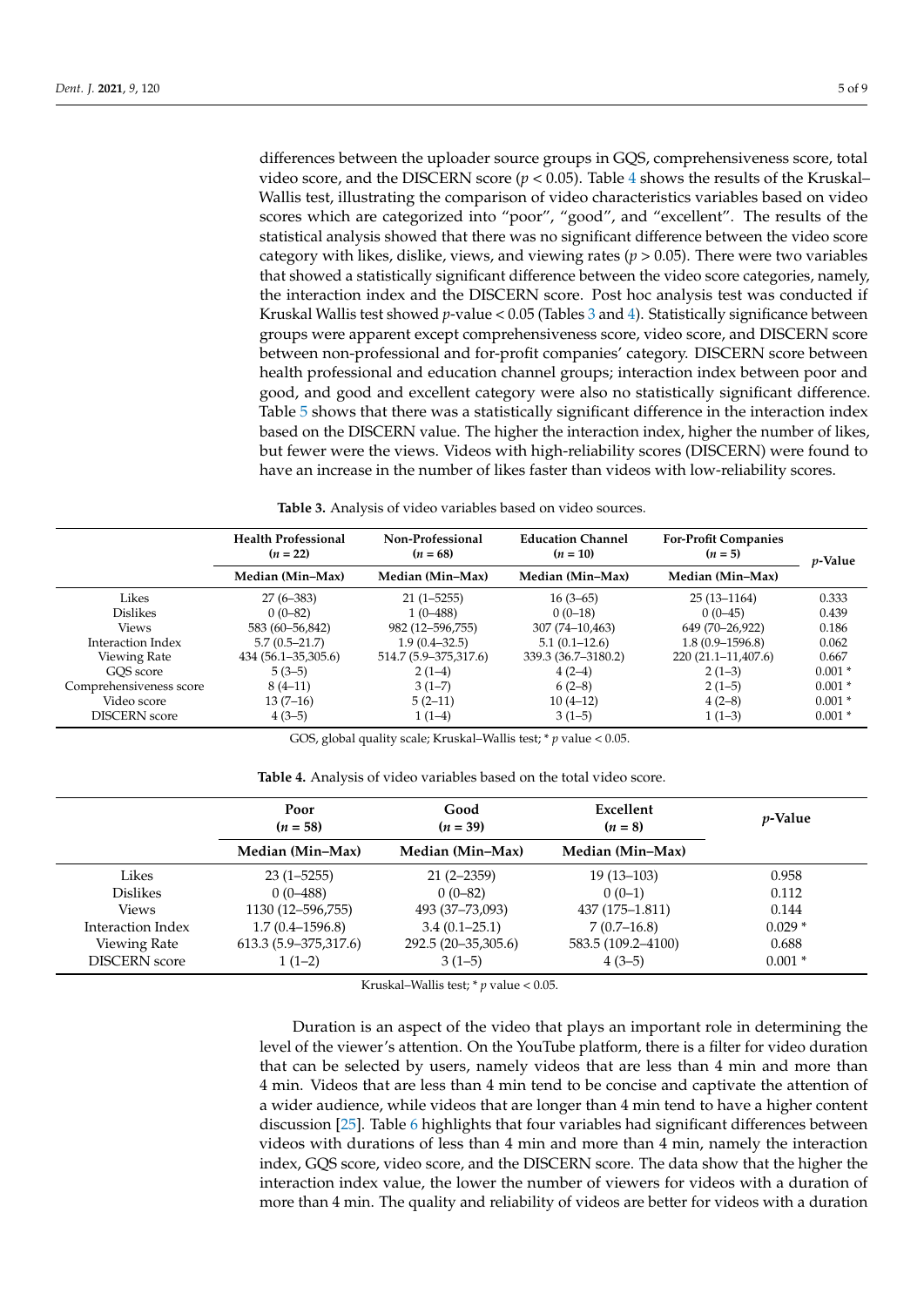of more than 4 min. Videos that are less than 4 min tend to be watched a lot; nevertheless, the video quality was poorer. In addition to the duration filters available on the YouTube platform, it was found that in a learning video, it is crucial to maximize the viewer's attention with the use of a shorter duration. The longer is the video duration, the lesser is the viewers' attention.

|                   | DISCERN Score (0-1)<br><b>DISCERN Score (2-5)</b><br>$(n = 55)$<br>$(n = 50)$ |                        | <i>v</i> -Value |
|-------------------|-------------------------------------------------------------------------------|------------------------|-----------------|
|                   | Median (Min–Max)                                                              | Median (Min–Max)       |                 |
| Likes             | $20(1 - 5255)$                                                                | $23(3 - 2359)$         | 0.409           |
| <b>Views</b>      | 995 (12-596,755)                                                              | 545 (37-73,093)        | 0.239           |
| Interaction index | $1.7(0.4 - 1596.8)$                                                           | $3.7(0.1 - 28.9)$      | $0.008*$        |
| Viewing rate      | 555 (5.9–375,317.6)                                                           | 352.3 (20 - 35, 305.6) | 0.691           |

<span id="page-5-0"></span>**Table 5.** Comparison of popularity and visibility based on reliability.

Mann–Whitney test; \* *p*-value < 0.05.

<span id="page-5-1"></span>**Table 6.** Comparison of video variables based on duration.

|                      | Less than 4 min $(n = 41)$<br>More than 4 min $(n = 64)$ |                       |                 |  |
|----------------------|----------------------------------------------------------|-----------------------|-----------------|--|
|                      | Median (Min–Max)                                         | Median (Min-Max)      | <i>p</i> -Value |  |
| Views                | 968 (59–392,216)                                         | 629 (12–596,755)      | 0.377           |  |
| Viewing rate         | 671.5 (36.7–121,054.3)                                   | 358.2 (5.9–375,317.6) | 0.434           |  |
| Likes                | $21(2 - 2819)$                                           | $21(1 - 5255)$        | 0.480           |  |
| Interaction index    | $1.4(0.4-32.5)$                                          | $2.9(0.1 - 1596.8)$   | $0.012*$        |  |
| GOS Score            | $2(1-4)$                                                 | $3(1-5)$              | $0.046*$        |  |
| Video score          | $5(3-13)$                                                | $7(2-16)$             | $0.042*$        |  |
| <b>DISCERN</b> score | $1(1-4)$                                                 | $2(1-5)$              | $0.001*$        |  |

GOS, global quality scale; Mann–Whitney test; \* *p*-value < 0.05.

#### **4. Discussion**

Halitosis is a dental and oral health problem that affects the general population worldwide. This multifactorial condition is known to make sufferers vulnerable to anxiety and shame (psychosocial burdens) that have an impact by decreasing a person's quality of life. Following the Health Belief Model, a person will make health-related decisions when faced with psychological conditions, such as feeling vulnerable to disease [\[11\]](#page-8-7). The use of YouTube as a medium for health promotion and education can create various interactions between users through its characteristics such as likes, dislikes, views, sharing videos, uploading videos, and others [\[14\]](#page-8-10). In this study, 64.8% of videos about halitosis on YouTube were uploaded by non-professionals. This shows that the video uses language that is easily perceived by viewers with non-medical backgrounds and is patient-friendly. Videos that describe someone's personal experiences are aired frequently, given that viewers find these types of videos more appealing than educational videos [\[13\]](#page-8-9). This contrasts with previous research, which states that as much as 50.9% of videos are uploaded by education channels and 60% of videos are uploaded by healthcare professionals [\[19,](#page-8-15)[26\]](#page-8-22).

Most videos assessed in this study described etiology, management, and halitosis prevention. However, overall, these videos do not discuss risk factors, epidemiology, classification, and diagnosis. It is arduous to expect every video to have a comprehensively structured discussion. Even though the content described is incomplete, some videos contain pivotal and accurate evidence-based information [\[27\]](#page-8-23). More than half of the YouTube videos studied were categorized as poor videos on being classified as poor, good, and excellent. This is probably because the majority of videos about halitosis were uploaded by non-professional users who are not medical personnel; thus, they have limited medical knowledge in delivering content. Most Internet sites related to halitosis also contain low-quality content that is generally confusing to users and leads to poor decision making [\[28\]](#page-8-24). This corresponds with previous studies that YouTube users tend to choose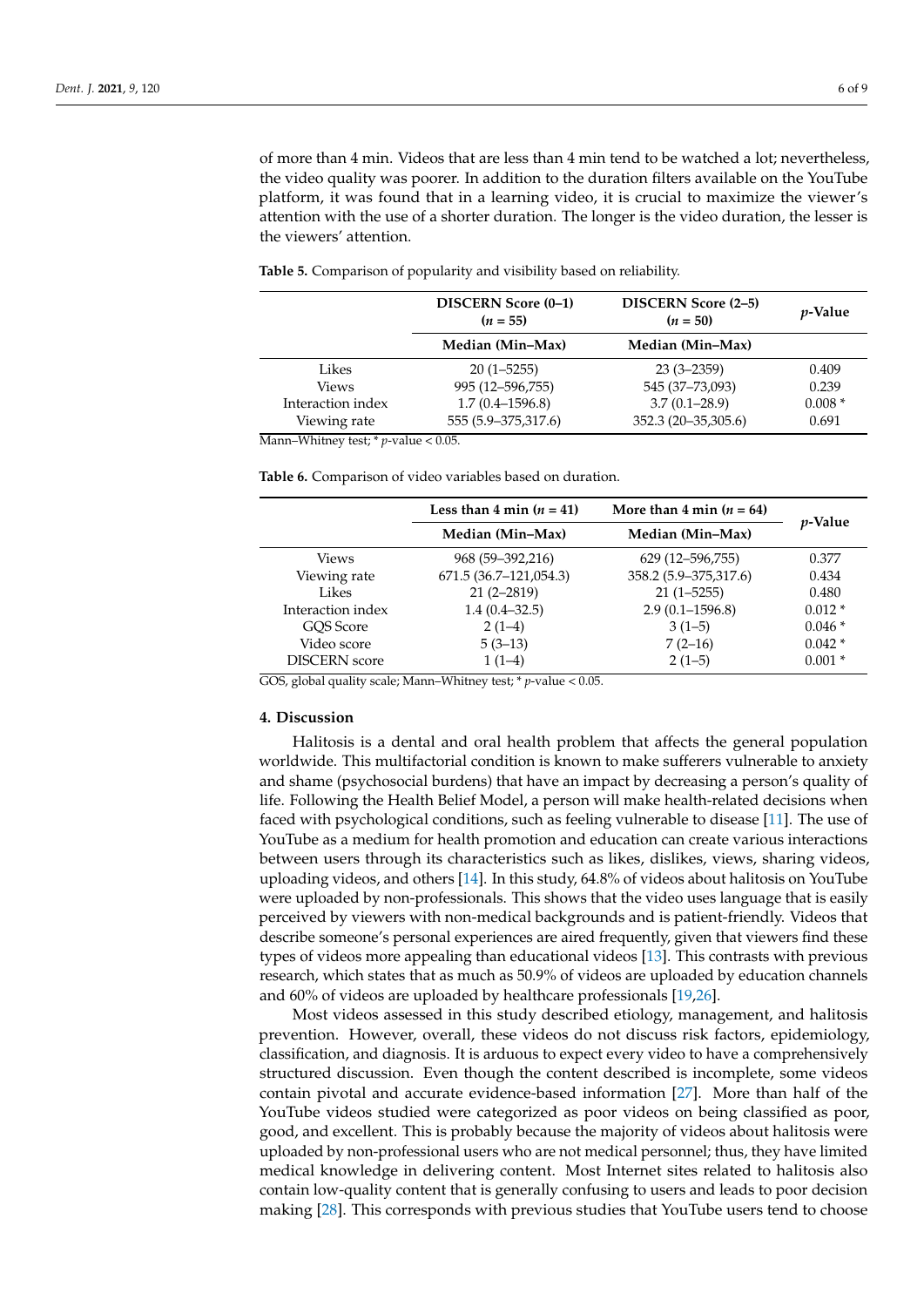low-quality videos over high-quality ones [\[29\]](#page-8-25). Ordinary people might find educational videos less engaging; therefore, they tend to look for videos with alternative content that are often presented as low-quality videos. The video reliability based on the DISCERN rating resulted in low scores. The viewer received a lot of biased information and did not have a good understanding of the halitosis conditions they were experiencing. Hence, the viewer ignores the need to make a proper diagnosis considering that it is not supported by evidence-based information [\[28\]](#page-8-24).

In addition, another important aspect showed that videos uploaded by healthcare professionals demonstrate a higher quality of information, comprehensiveness of content, and reliability [\[13\]](#page-8-9). Interestingly, the highest number of likes was found for poor-quality videos. Although it is not clear why viewers tend to like poor-quality videos over goodquality videos, the video duration could influence their choice. On average, good quality and reliable videos have a longer span but reduce viewers' attention [\[29\]](#page-8-25).

In the meantime, lower-quality videos are often uploaded by non-professional users. Videos with low quality are also more frequently watched by the public because viewers tend to follow suggestions by looking for other people's personal experiences related to the disease they have experienced [\[29\]](#page-8-25). Other studies have revealed that videos uploaded by dental professionals are much more comprehensive than those uploaded by non-experts. It shows that they were made to educate the viewers [\[27\]](#page-8-23). Videos that are sourced from notfor-profit and for-profit companies lack quality, content comprehensiveness, and reliability since many videos were found that do not include reliable sources or additional references to viewers about bad breath. A previous study reported that incomplete information occurs in many unreliable video uploads, such as offering alternative therapies that have not been clinically tested [\[21\]](#page-8-17). Some video sources, particularly those from non-professionals, base their experiences or testimonies on alternative therapies such as herbal ingredients without explaining the side effects. Likewise, the video source was found to originate from therapeutic advertisements promoting their product findings, promising a speedy cure [\[29\]](#page-8-25). Videos sourced from health workers are found to have high-reliability compared to those that focus on the reliability of the treatment information provided [\[30\]](#page-8-26).

Based on the video duration analysis, there was no difference in the number of viewers for videos less than 4 min and more than 4 min, both of which did not reduce the level of the viewers' attention. However, the quality and reliability of videos are better for videos that are longer than 4 min. As a result, videos that are more than 4 min are considered efficient to educate viewers. A previous study revealed that videos that are less than 6 min are watched more, and videos with a time scale exceeding 6 to 9 min reduce the viewers' attention [\[31\]](#page-8-27). Previous studies show that videos that are beneficial to the viewer are approximately 7 min in duration. This indicates that the video duration must be long enough for the content to be fully covered, but optimum video duration must be considered to avoid losing the viewers' attention [\[18\]](#page-8-14). If the duration is too long, it may not engage viewers who are looking for a quick answer [\[29\]](#page-8-25).

Video sources that come from non-professionals, such as influencers, have the largest number of viewers. Based on the innovation diffusion theory, influencers as video uploaders on YouTube are early adopters who are influential in spreading opinions among other adopters [\[8\]](#page-8-4). They follow the latest developments in spreading messages on social media. The ability of influencers to sway the attitudes, perceptions, and behavior of viewers makes them play a big role in the viewer's eyes. Information conveyed by influencers in prompting the community has the potential to go viral because of their high level of popularity. The informal conversation style gives off a distinct impression of being handily accepted by viewers, consequently increasing the viewers' attention [\[8\]](#page-8-4).

The limitation in this study was that the search results for videos on YouTube were dynamic, which was presumed to change when new videos were uploaded, and old videos were deleted. During video searches, the results varied according to the date and time of the search. Multiple viewers may use different search terms, and it is possible to obtain mixed video results. YouTube does not facilitate ranking according to the high and low quality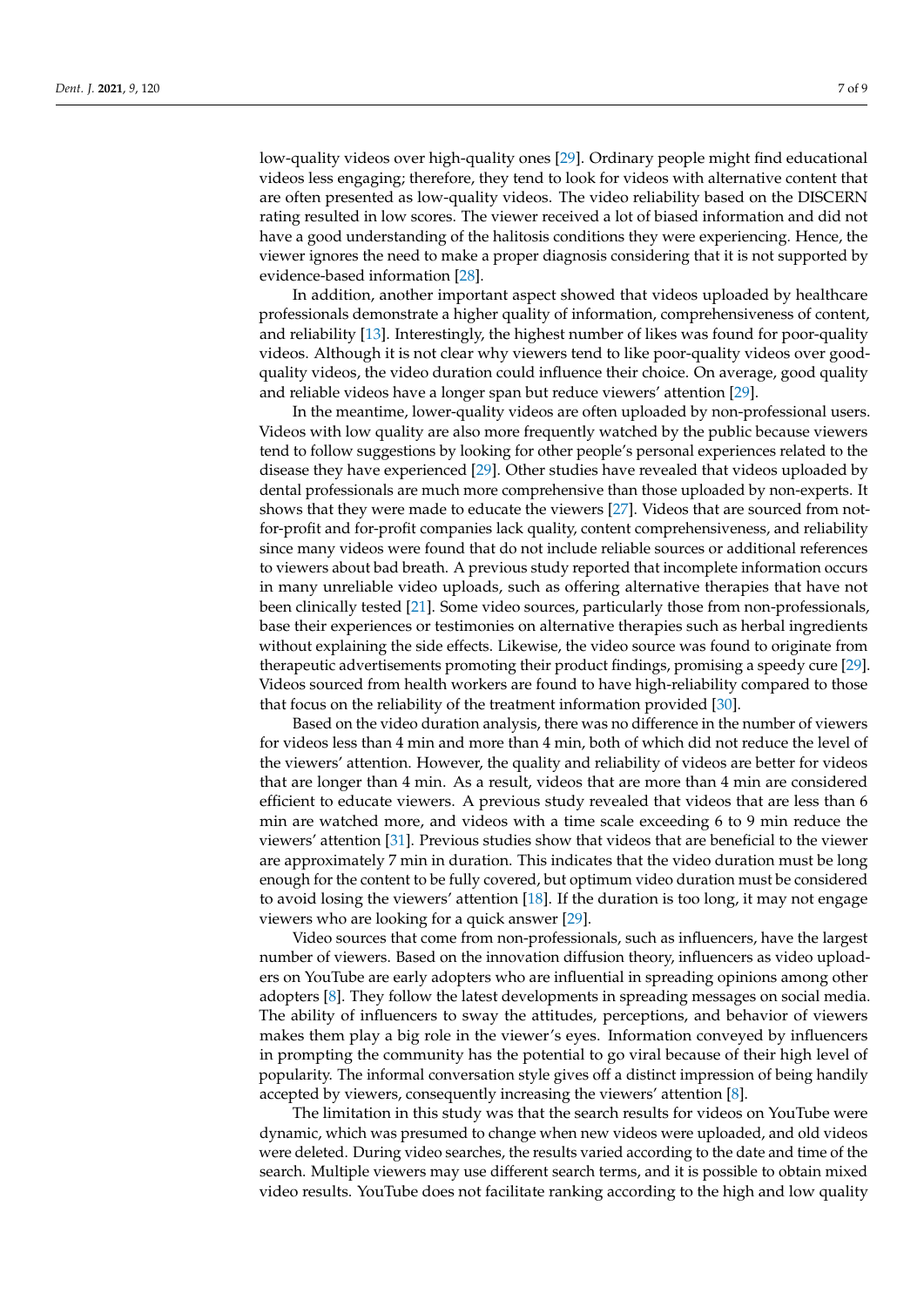of the information contained in the video. This makes it difficult for viewers to obtain videos of good quality, trustworthiness, and those that are worth watching. There is no specifically validated scoring system available to assess the quality and reliability of videos before uploading them on YouTube. Researchers conducted observations and assessments independently, which allowed potential bias when making the assessment, but it can be overcome by conducting an inter-observer test between two observers calculated based on the ICC and producing good agreement on the assessment. Additionally, although bad breath is a lay term for halitosis [\[32\]](#page-8-28), further study shall include halitosis as one of the search keywords, which may generate more results.

Evaluation criteria are needed regarding the quality of the video that is uploaded by each video uploader about halitosis on YouTube, with the hope that viewers can receive useful information, good quality content, and thereby, YouTube can be used as a reliable source of information on halitosis. The strategy for creating an effective health education video is to pay attention to the length of the video so that it is of a span of 4 to 6 min so that it includes comprehensive content without losing the viewers' attention. Given a large number of poor-quality videos on halitosis, health workers and educational institutions play a fundamental role in improving the quality, comprehensiveness of the content, and reliability of this information to increase viewer eHealth literacy. Likewise, collaborations can be made between individual uploaders or influencers and health workers to reach a vast target audience. This collaboration is expected so that messages or health information can be transferred well and attention can be drawn. It is necessary to include additional references in YouTube videos to ensure that the video is not potentially biased. From this study, it can be concluded that, in general, YouTube videos about halitosis may be categorized as poor according to the content's comprehensiveness and quality. YouTube users prefer low-quality videos over high-quality ones, which illustrates that viewers cannot differentiate between reliable content and potentially biased content. There is a need to enable viewers to critically assimilate information hosted on YouTube to be able to make effective healthcare decisions. Viewers need to be able to discriminate videos they view.

**Author Contributions:** Conceptualization: D.A.M. and A.R.; data curation: Z.Z. and A.R.; formal analysis: Z.Z., A.R. and D.A.M.; investigation: A.R., Z.Z., Y.L.R., N.H. and D.A.M.; methodology: D.A.M. and A.R.; writing—original draft: Z.Z., A.R., Y.L.R. and N.H.; writing—review and editing: Y.L.R., N.H. and D.A.M. All authors have read and agreed to the published version of the manuscript.

**Funding:** This study was supported by Universitas Indonesia World Class University Project NKB-453/UN2.RST/HKP.05.00/2021.

**Institutional Review Board Statement:** The study was approved by the Ethics Committee of the Faculty of Dentistry, Universitas Indonesia, No. 18/Ethical Approval/FKGUI/VIII/2020 with Protocol No. 090190720.

**Informed Consent Statement:** Not applicable.

**Data Availability Statement:** The raw data are available from the authors to any author who wishes to collaborate with us.

**Acknowledgments:** The authors are grateful for Hibah PPKI.

**Conflicts of Interest:** The authors declare no conflict of interest.

## **References**

- <span id="page-7-0"></span>1. Rani, H.; Ueno, M.; Zaistu, T.; Kawaguchi, Y. Oral malodour among adolescents and its association with health behaviour and oral health status. *Int. J. Dent. Hyg.* **2016**, *14*, 135–141. [\[CrossRef\]](http://doi.org/10.1111/idh.12160)
- <span id="page-7-1"></span>2. Wu, J.; Cannon, R.D.; Ji, P.; Farella, M.; Mei, L. Halitosis: Prevalence, risk factors, sources, measurement, and treatment—A review of the literature. *Aust. Dent. J.* **2020**, *65*, 4–11. [\[CrossRef\]](http://doi.org/10.1111/adj.12725)
- <span id="page-7-2"></span>3. Akaji, E.A.; Folaranmi, N.; Ashiwaju, O. Halitosis: A review of the literature on its prevalence, impact and control. *Oral Health Prev. Dent.* **2014**, *12*, 297–304.